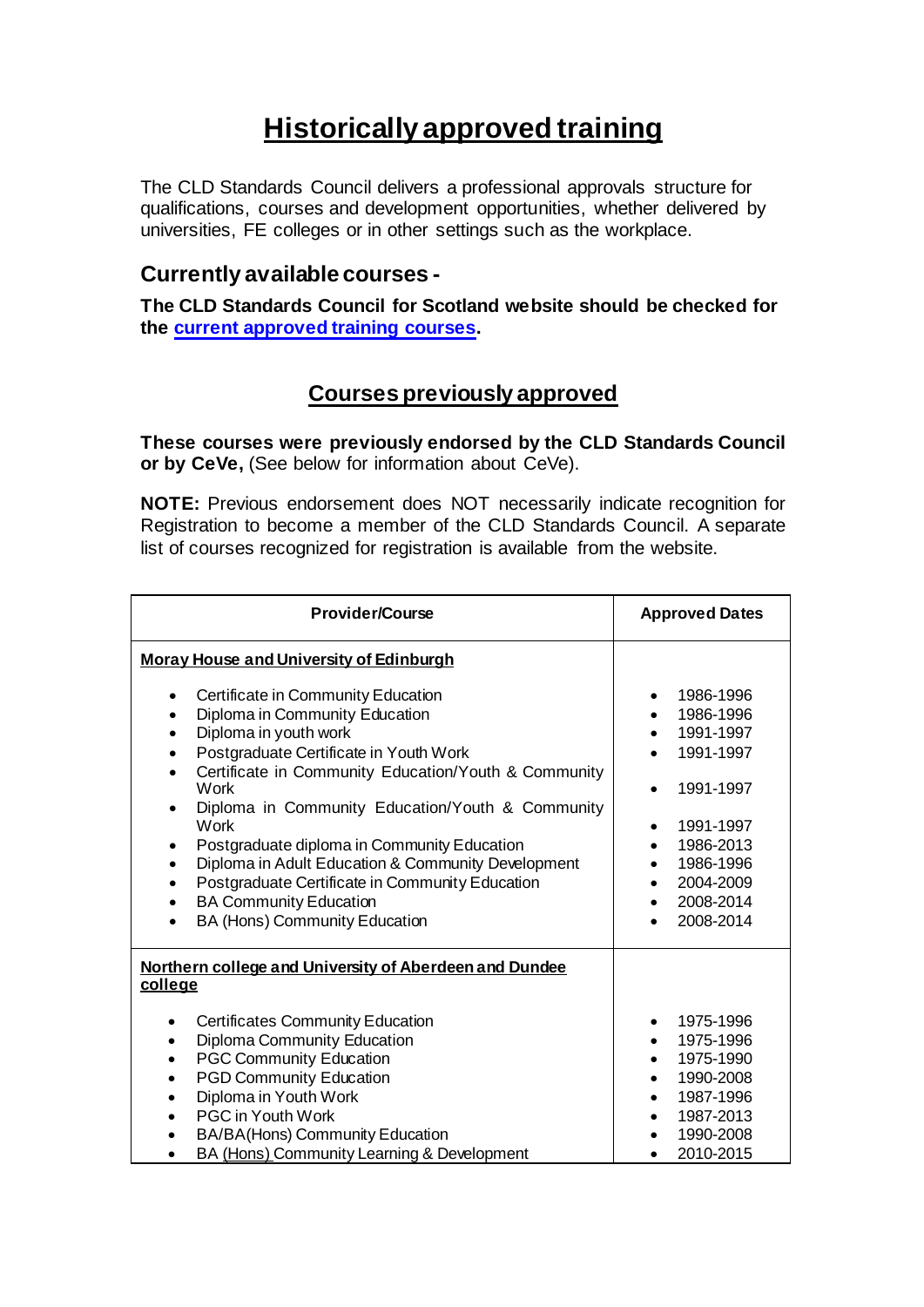| Jordanhill college and university of Strathclyde                                                                                                                                                                                                                                                                                                |                                                                                                      |
|-------------------------------------------------------------------------------------------------------------------------------------------------------------------------------------------------------------------------------------------------------------------------------------------------------------------------------------------------|------------------------------------------------------------------------------------------------------|
| <b>Certificates Community Education</b><br>$\bullet$<br>Diplomas Community Education<br>$\bullet$<br>Diploma in Youth Work<br>$\bullet$<br>Postgraduate Certificate in Youth work<br>$\bullet$<br>Postgraduate Certificate Community Education<br>$\bullet$<br>Fieldwork supervision<br>$\bullet$<br>BA (Hons) Community Education<br>$\bullet$ | 1991-1997<br>$\bullet$<br>1991-1997<br>1991-1997<br>1991-1997<br>1995-2004<br>2003-2008<br>2010-2014 |
| <b>University of Glasgow</b>                                                                                                                                                                                                                                                                                                                    |                                                                                                      |
| BA Community Development and Learning/Crichton<br>$\bullet$<br>BA Community Learning & Development/LWTT<br>$\bullet$<br><b>BA Community Development</b><br>$\bullet$                                                                                                                                                                            | 2008-2009<br>2008-2012<br>2006-2017                                                                  |
| <b>University of Dundee</b>                                                                                                                                                                                                                                                                                                                     |                                                                                                      |
| <b>Fieldwork Supervision</b>                                                                                                                                                                                                                                                                                                                    | 2002-2005                                                                                            |
| <b>Scottish Churches Open College</b>                                                                                                                                                                                                                                                                                                           |                                                                                                      |
| Certificate in Working with people in the church and<br>community                                                                                                                                                                                                                                                                               | 1999-2003                                                                                            |
| Teaching Qualification for Adult Learning - Various providers                                                                                                                                                                                                                                                                                   |                                                                                                      |
| Pilot 1<br>Pilot 2                                                                                                                                                                                                                                                                                                                              | 2007-2009<br>2009-2010                                                                               |
| <b>International Christian College</b>                                                                                                                                                                                                                                                                                                          |                                                                                                      |
| BA Youth Work with Applied Theology<br>Postgraduate Diploma in Community Learning and<br>$\bullet$<br>Development with Applied Theology                                                                                                                                                                                                         | 2012-2015<br>2012-2015                                                                               |
| <b>YMCA George Williams College</b>                                                                                                                                                                                                                                                                                                             |                                                                                                      |
| BA(Hons)/BA in informal education (Youth Work and<br>Community Learning and Development                                                                                                                                                                                                                                                         | 2009-2012                                                                                            |
| <b>Edinburgh Napier University</b>                                                                                                                                                                                                                                                                                                              |                                                                                                      |
| BA/BA (hons) Youth Work                                                                                                                                                                                                                                                                                                                         | 2012-2017                                                                                            |
| University of West of Scotland                                                                                                                                                                                                                                                                                                                  |                                                                                                      |
| BA/BA(Hons) in Community Learning and Participation<br>BA/BA(Hons) in Community Education                                                                                                                                                                                                                                                       | 2012-2014<br>2014-2016                                                                               |
| <b>Aberdeen City Council</b><br>Core Youth Work Training Programme                                                                                                                                                                                                                                                                              | ????-2014                                                                                            |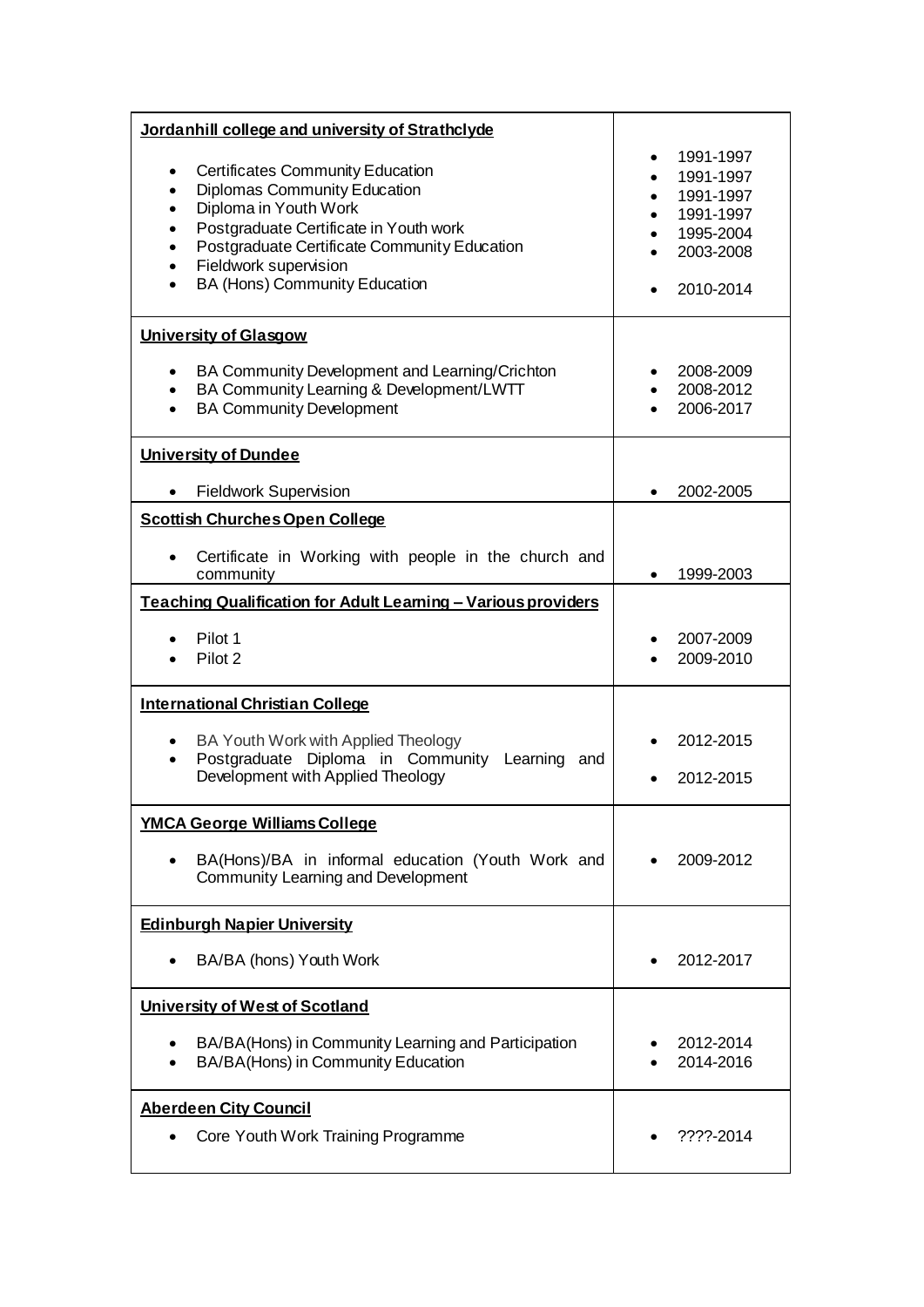### **Local Authority recognized training**

The following courses were not endorsed by CLD Standards Council but were recognized by local authorities:

- Diploma/MSc in Adult and Continuing Education Glasgow University
- Diploma/MSc in Community Education Edinburgh University

## **The National Youth Agency Qualifications**

The historic list for England can be found via this link : <http://www.nya.org.uk/resource/historical-validation-database-march-2016/>

## **About CeVe**

Community Education Validation and Endorsement (Scotland), known as CeVe,was in existence for twenty years.

In 1988 the then Minister for Education asked the Scottish Community Education Council (SCEC) to establish a national training body for community education. In 1989 CeVe was created and the following year the Minister approved the first guidelines for community education training. Since then, guidelines have been developed – and revised – for training at qualifying, pre-qualifying, part-time and voluntary workers levels, and for staff development policies and recognition of qualifications.

The work of CeVe was carried out by a core of paid staff based within Learning Connections and its predecessors, with significant support from the sector. The process of approval of training programmes has remained the same since inception: that the approval/endorsement panel is made up of practitioners at a range of levels with experience relevant to the training programme submitted.

CeVe also had a responsibility:

- To provide initial guidance on routes into a career in community learning and development
- To act as a link between the community learning and development sector, training providers and relevant projects, e.g. Scottish Qualifications and Credit Framework.

CeVe was a peer-led body, reflecting the wide range of employers and agencies involved in community learning and development. It operated through a committee made up of employer representatives from the voluntary and local authority sectors, representatives from training providers and from associated professional organisations.

The work of CeVe has now passed over to the Approvals Committee of the CLD Standards Council for Scotland.